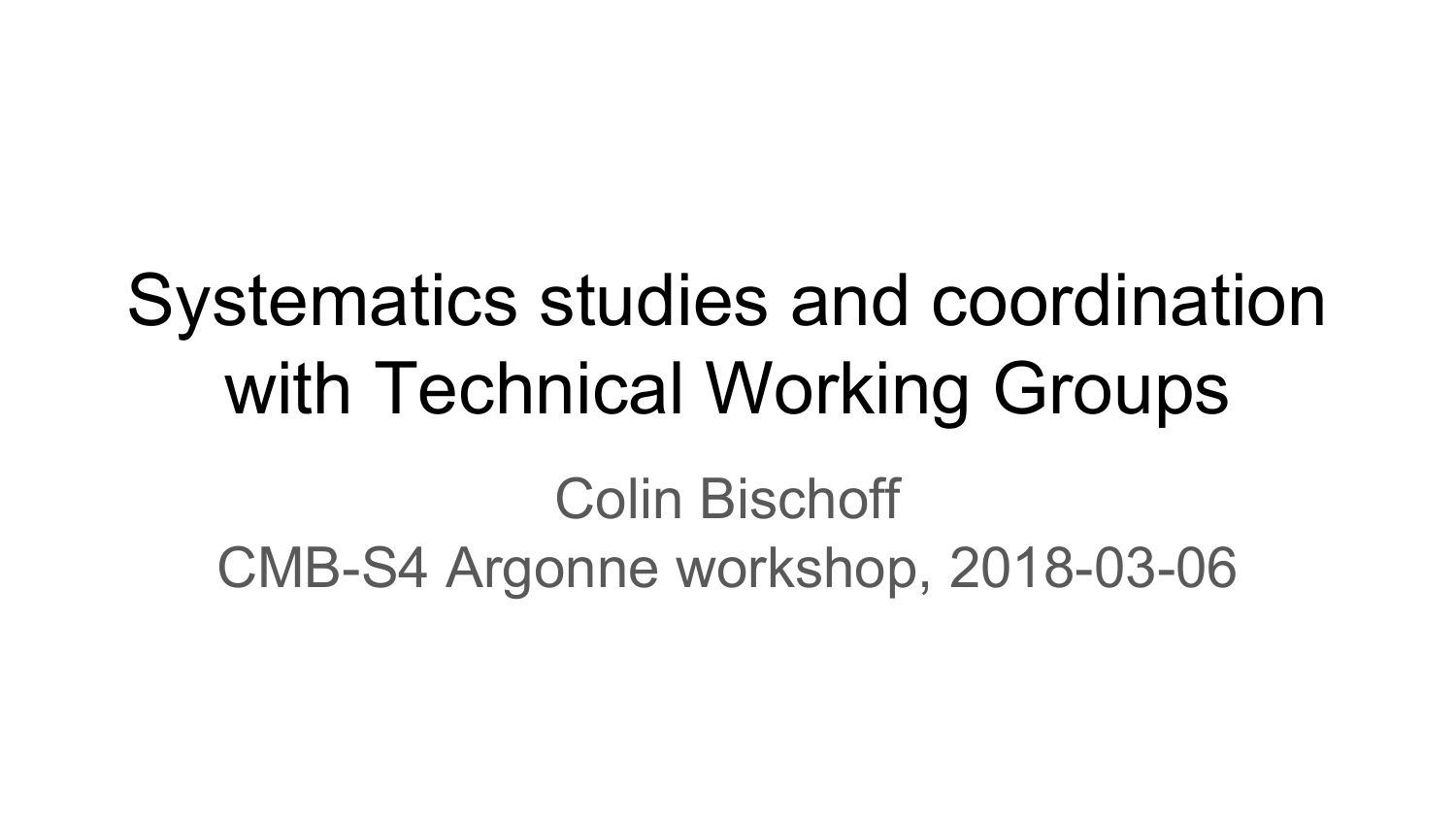# Systematics studies to date

- r forecasting group has worked with high level descriptions of systematics to determine benchmark corresponding to 1e-4 bias on r
	- Additive systematics with map-based simulations [\(2017 Jul 10](https://cmb-s4.org/CMB-S4workshops/index.php/Additive_systematics_for_data_challenge_03), [2017 Aug 31\)](https://cmb-s4.org/CMB-S4workshops/index.php/Bias_on_r_from_additive_systematics)
	- Band center errors in component separation ([2017 Sep 13](https://cmb-s4.org/CMB-S4workshops/index.php/Bias_on_r_from_Band_Center_Errors))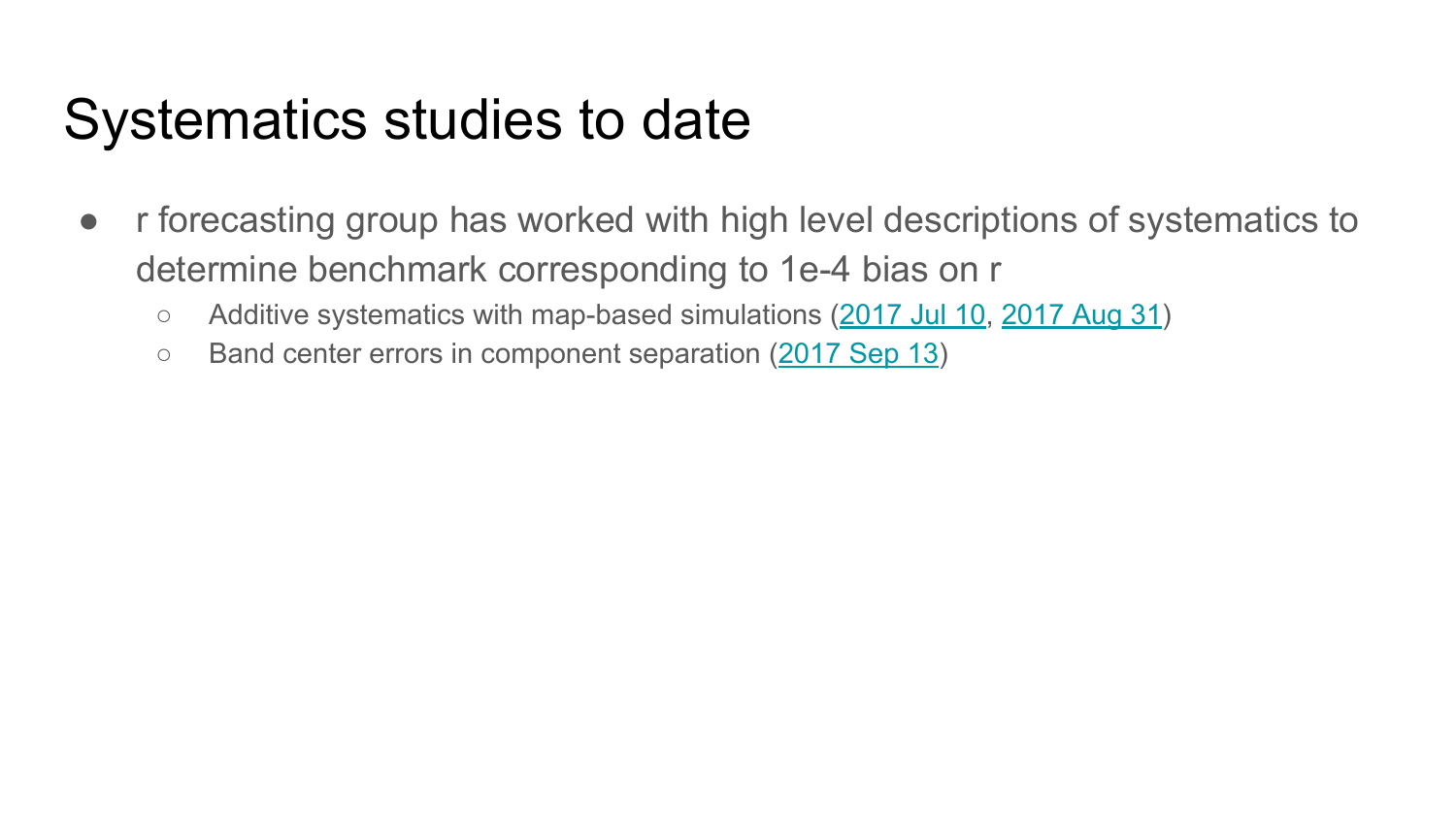# Systematics studies to date

- If forecasting group has worked with high level descriptions of systematics to determine benchmark corresponding to 1e-4 bias on r
	- Additive systematics with map-based simulations [\(2017 Jul 10](https://cmb-s4.org/CMB-S4workshops/index.php/Additive_systematics_for_data_challenge_03), [2017 Aug 31\)](https://cmb-s4.org/CMB-S4workshops/index.php/Bias_on_r_from_additive_systematics)
	- Band center errors in component separation ([2017 Sep 13](https://cmb-s4.org/CMB-S4workshops/index.php/Bias_on_r_from_Band_Center_Errors))
- Technical working groups have been thinking about systematics in the context of technical development projects to retire risk. [Spreadsheet here.](https://docs.google.com/spreadsheets/d/101ncyzfDAHrTF9O0rTPRGbX6dqut_WdfVA7-2ck9qGQ/edit#gid=1314923368)
	- Divided into Data Management (DM), Telescope / Site (TS), Detector / Readout (DR), and Cryogenics, Cryostat, Optics (CCO) sections.
	- Example: ground pickup could be mitigated by comoving baffle. Systematics impact is rated 4 (out of 5) = "Mitigation for known important systematics. TD addresses most effective way to remove this systematic."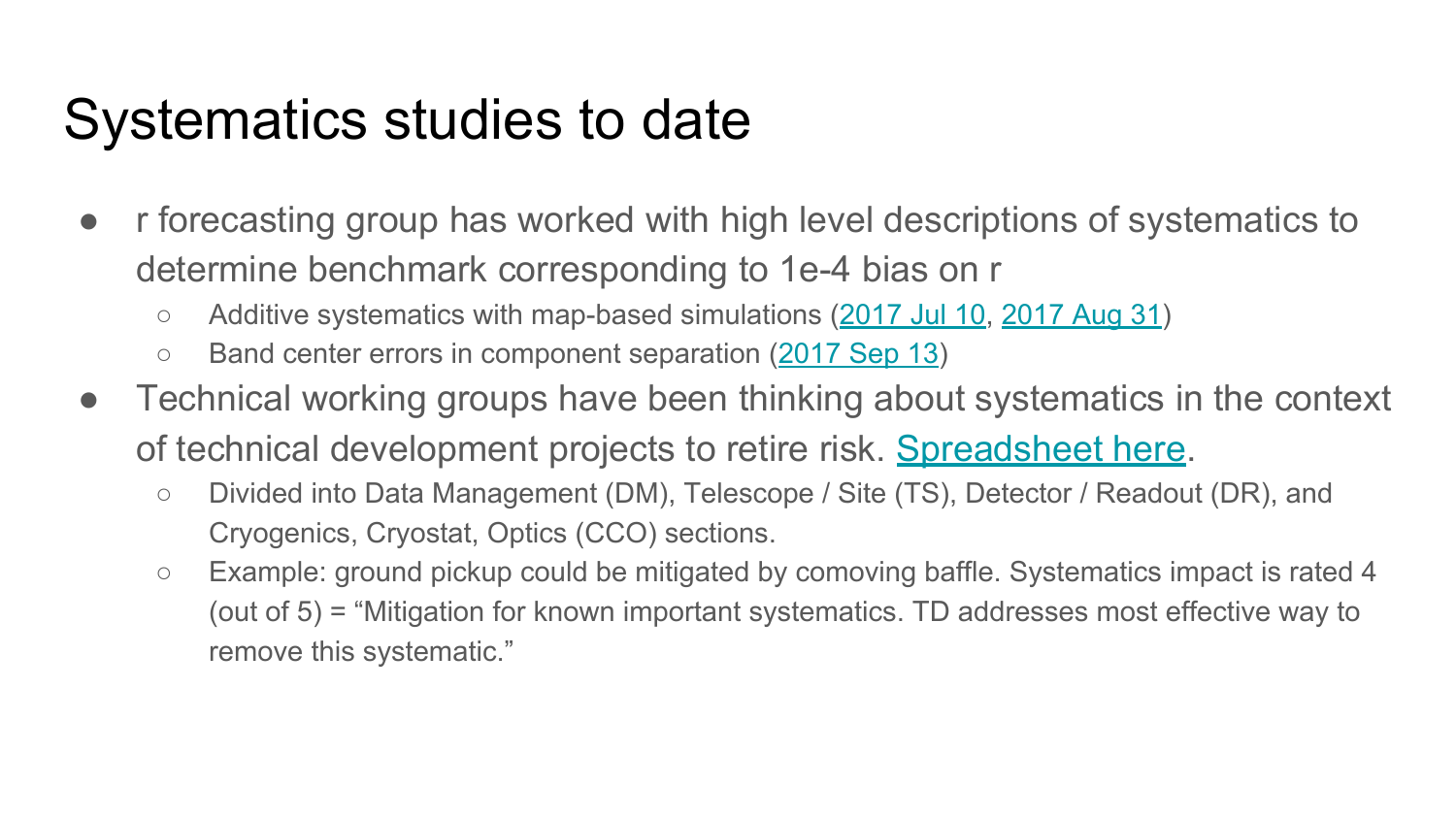### How big of a forecasting / simulation job is it? **[PESSIMISTIC VERSION]**

- Long list of potential systematics multiplied by large parameter space for each individual systematic (i.e. what form do you assume for ground pickup?).
- For many instrumental systematics, the most convenient description is in the time domain and averaging-down effects from map making can be important.
- While past / current experiments have done great work (thanks to heroic efforts!) on systematics estimation and control, sensitivity thresholds are much higher than CMB-S4 target (i.e. BICEP2 III constrained systematics to r  $=$  (3-6)e-3).